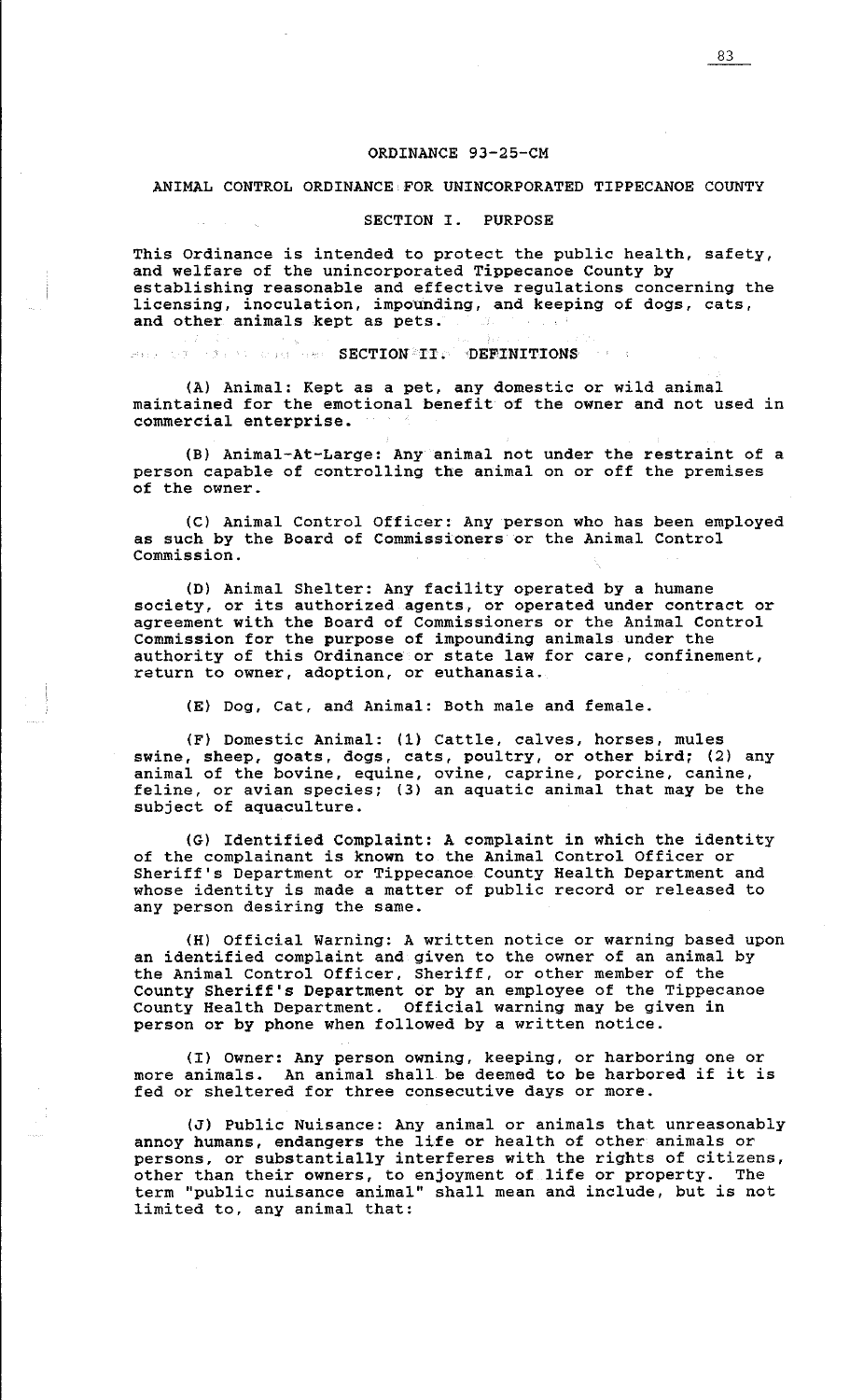(1) is found at large;

(2) damages the property of anyone other than its owner;

(3) molests or intimidates pedestrians, bicyclists, or passersby;

(4) chases vehicles;

(5) excessively makes disturbing noises, including, but not limited to, continued and repeated howling, barking, whining, or other utterances causing unreasonable annoyance, disturbance, or discomfort to neighbors or others in close proximity to the premises where animal is kept or harbored;

(6) causes fouling of the air by odor and thereby creates unreasonable annoyance or discomfort to neighbors or others in close proximity to the premises where the animal is kept or harbored;

(7) causes unsanitary conditions in enclosures or surroundings where the animal is kept or harbored;

(8) is offensive or dangerous to the public health, safety, or welfare by virtue of the number and/or types of animals maintained;

(9) attacks other domestic animals; or

(10) has been found by the Animal Control Commission, after notice to its owner and a hearing, to be a public nuisance animal by virtue of being a menace to the public health, welfare, or safety.

(K) Restraint: Any animal secured by a leash or lead under the control of a responsible person and/or obedient to that person's commands, or within the real property limits of its owner.

(L) Vicious Animal: Any animal that attacks, bites, or injures human beings or domesticated animals without adequate provocation, or which because of temperament, conditioning, or training, has a known propensity to attack, bite, or injure human beings or domesticated animals.

SECTION III. ANIMAL CONTROL COMMISSION

(A) An Animal Control Commission is hereby established which shall consist of five (5) members.

(B) The members of the Animal Control Commission shall be appointed by the Board of Commissioners and shall consist of the following: one (1) representative from the Tippecanoe County Sheriff's Department, one (1) representative from the Tippecanoe County Humane Society other than the executive director of the Tippecanoe County Humane Society, and three (3) citizens of Tippecanoe County that are also members of the Tippecanoe County Animal Control Ordinance Study Committee. The members of the Animal Control Commission shall serve at the discretion of the Board of Commissioners and each member shall serve until a qualified successor has been duly appointed. The members of the qualified successor has been duly appointed. Animal Control Commission shall serve without compensation.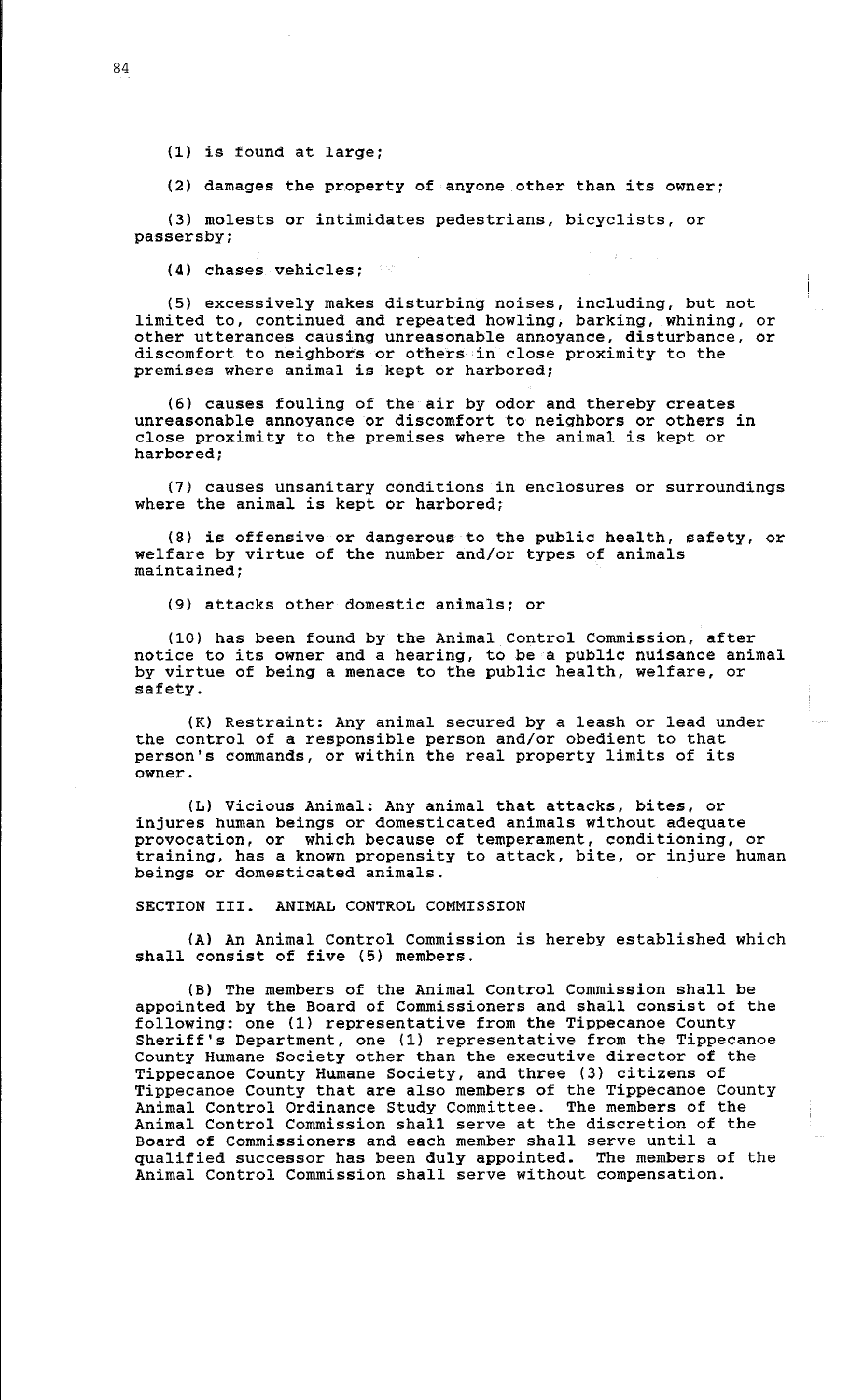(C) The Commission shall elect its own chairperson and enact such rules as may be necessary in order to organize and conduct its business.

(D) The Animal Control Commission shall have the following powers, duties, and responsibilities:

(1) Recommend to the Board of Commissioners rules and regulations concerning the operation of the animal control program.

(2) Upon written complaint, conduct a public hearing to determine if an animal is a public nuisance.

(3) Upon written Request for Appeal of a Notice of Ordinance Violation to make findings pursuant to Section VIII(D) of this Ordinance.

(4) Recommend to the Board of Commissioners necessary changes in the law regarding the control of animals.

SECTION IV. LICENSING AND INOCULATION

(A) Any person owning, keeping, harboring, or having custody of a dog must obtain a license as required by Indiana Law, IC 15-  $5-9-1.$ 

(Bl It shall be required that such dog for which the license tag is sought shall first be inoculated against the disease of rabies by a qualified veterinarian, within the current year or within a period of one year, and that a certificate providing evidence of such inoculation issued by such veterinarian shall be produced.

(C) All cats over the age of six months, shall be inoculated against rabies by a qualified veterinarian each year.

SECTION *V.* RESTRAINT

(A) All dogs shall be kept under restraint.

(B) No owner shall fail to exercise proper care and control of his/her animals to prevent them from becoming a public nuisance.

(C) Every fem'ale' dog or cat in heat shall be confined in a building or secure enclosure in such a manner that such female dog or cat cannot come into contact with another animal except for planned breeding purposes.

(D) Every vicious animal shall be confined by the owner within a building or secure enclosure and shall be securely muzzled or caged whenever off the premises of its owner.

(E) Dogs confined through use of rope, chain, or cable must have unobstructed freedom of movement of a minimum of six (6) feet in an arc of 180 degrees.

 $\sim 10^{-10}$  km

SECTION VI. ANIMAL CARE

(A) No owner shall fail to provide his/her animals with sufficient wholesome and nutritious food, water in sufficient quantities, proper air, shelter space and protection from the weather, veterinary care when needed to prevent suffering, and humane care and treatment.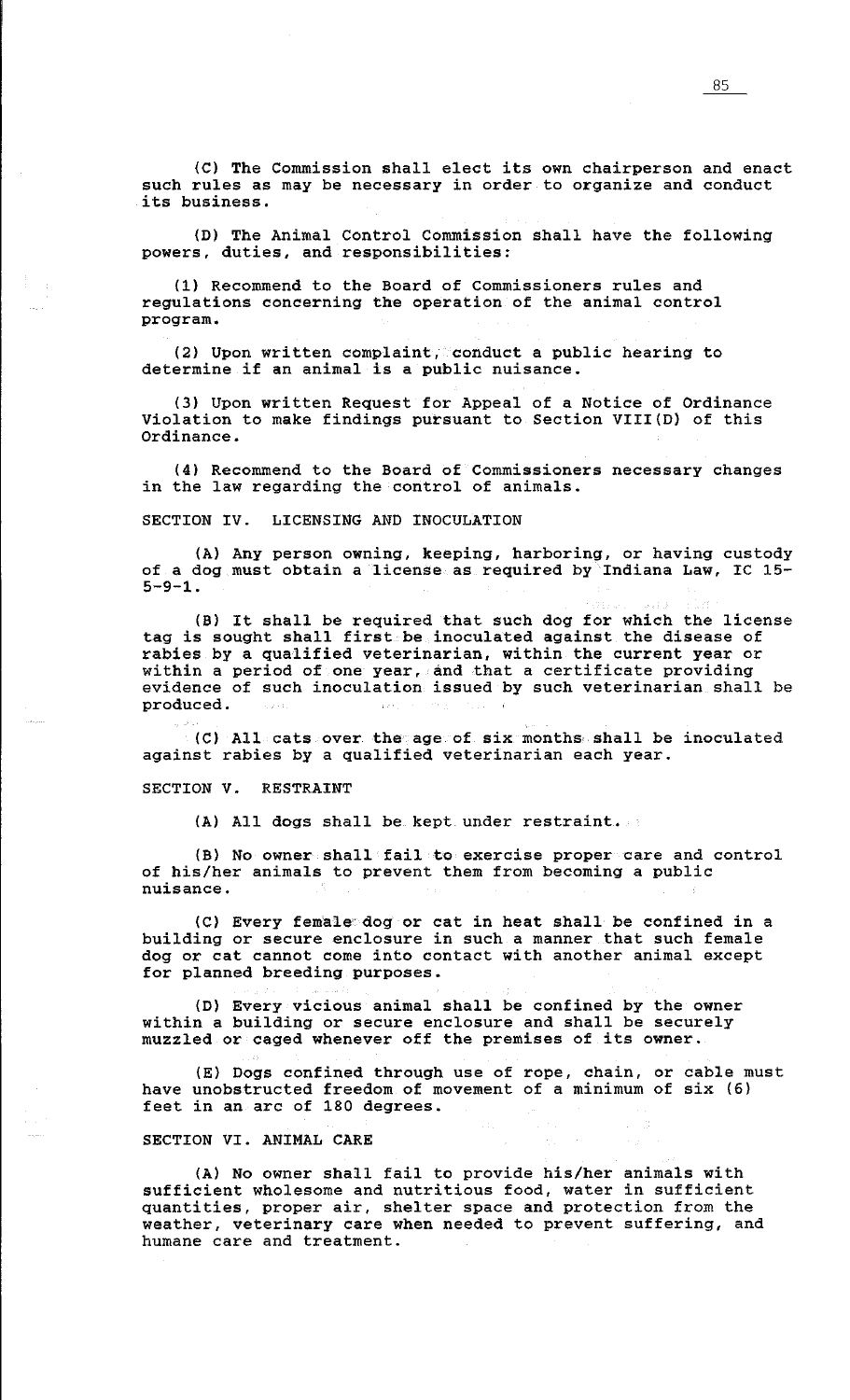(B) No person shall beat, cruelly ill-treat, mutilate, torment, overload, overwork, or otherwise abuse an animal, or cause, instigate, or permit any dogfight or other combat between animals or between animals and humans.

(C) No owner of an animal shall abandon such animal.

(D) Any person who, as the operator of a motor vehicle, strikes a domestic animal shall stop at once and render such assistance as may be possible and shall immediately report such injury or death to the animal's owner; in the event the owner cannot be ascertained and located, such operator shall at once report the accident to the County Sheriff's Department or to the Tippecanoe County Humane Society.

(E) No person shall expose any known poisonous substance, whether mixed with food or not, so that the same shall be liable to be eaten by any animal, provided that it shall not be unlawful for a person to expose on his/her own property common rat poison mixed only with vegetable substance.

SECTION VII. IMPOUNDMENT

(A) The Board of Commissioners and the Animal Control Commission shall arrange for an animal shelter, as provided in Indiana Law, which shall be located at some convenient place within the County.

(B) It shall be the duty, pursuant to the procedures set forth in Section VIII(C) of this ordinance, of the Animal Control Officer or any member of the Sheriff's Department, or the designate of the Board of Commissioners of the County of Tippecanoe, to apprehend and impound in such animal shelter any animal found doing any of the following acts or being kept or maintained in any of the following conditions, unless provided herein, to-wit:

(1) Unrestrained animals not conforming to Section V(A)

(2) Nuisance animal, as provided in Section V(B).

(3) Not confined, as provided in Sections V(C) or V(D).

(4) Abandoned, as provided in Section VI(C).

(5) Not inoculated, licensed and tagged as provided in this Ordinance or Indiana Law.

(6) Upon the verified written complaint made to the Animal Control Officer, the Tippecanoe County Health Department or Sheriff's Department of a violation of this ordinance.

(7) Upon order of the court following a conviction of any person for violating any provision of this Ordinance.

(C) The provisions of Subsection B above notwithstanding, in lieu of impounding any animal under Subsection B above, the Animal Control Officer, an employee of the Tippecanoe County Health Department or any member of the Sheriff's Department may issue an official warning to the owner of such animal in accord with the provisions of Section VIII below.

(D) Not later than twenty-four (24) hours after the impounding of any animal, except if such impoundment is by reason of Subsection (B) (7) of this Section, the caretaker of the of subsection (b) (7) of this section, the caretaker of the<br>animal shelter shall notify the owner, if known, by ordinary United States mail or by telephone of such impoundment and the united states mail or by telephone or such impoundment and the<br>reason therefore. In the event that the owner is unknown, it shall not be necessary for notice to be given; however, in such event, notice may be given by publishing the same one time in a newspaper of general circulation within Tippecanoe County.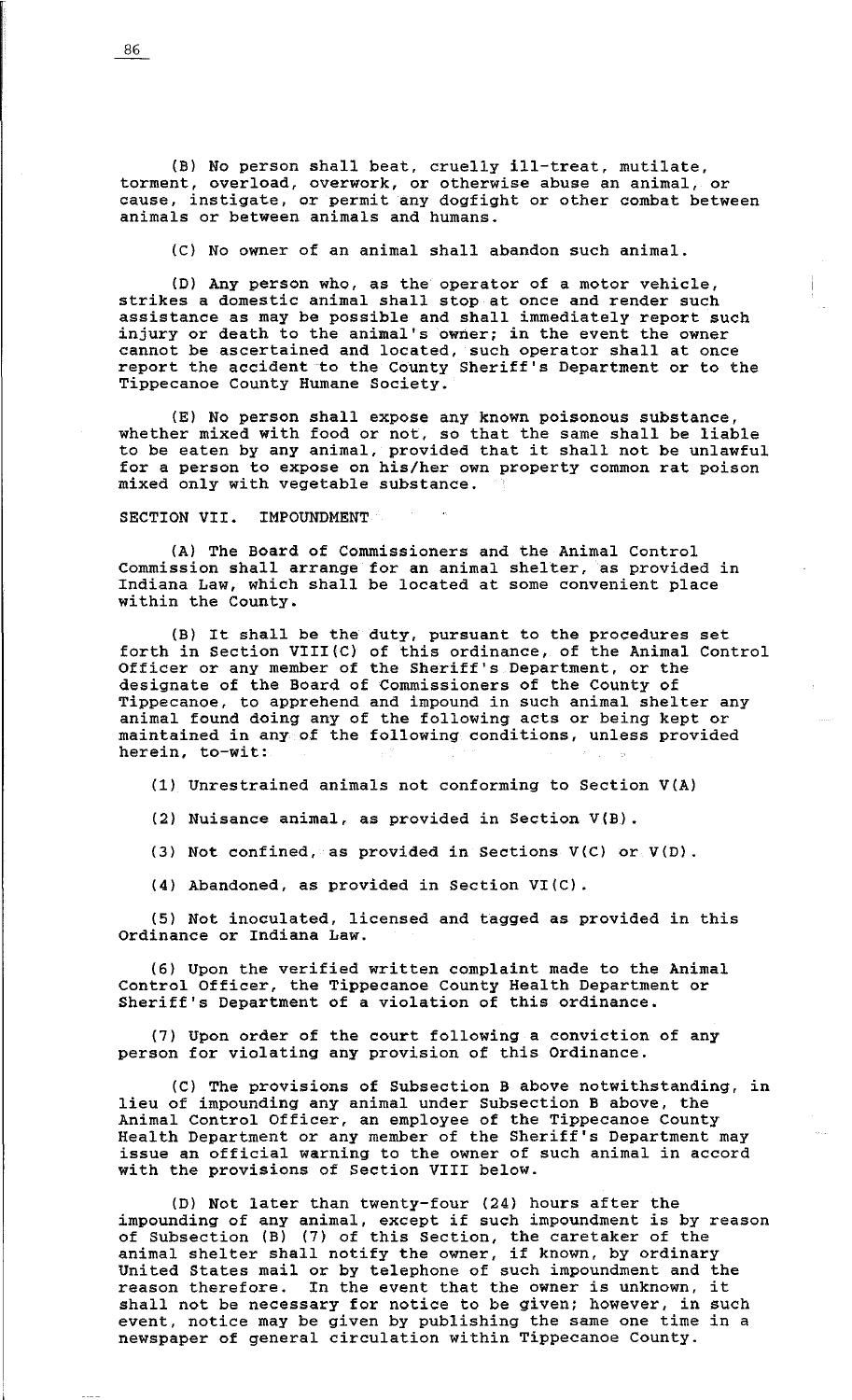(E) At the time of giving notice to the owner of an impounded animal as required by Subsection (D) above, such owner shall also be notified whether such animal may be reclaimed and redeemed. The decision as to whether an impounded animal may be redeemed shall be made by the Animal Control Officer, in such officer's sole discretion giving due consideration to the reason for the impounding.

(F) An owner of an impounded animal who has been notified that such animal may be reclaimed and redeemed, may claim and redeem the same upon the payment of the following fees and upon the fulfillment of the following obligations:

(1) If the animal has been picked up or captured by the Animal Control Officer, an employee of the Tippecanoe County Health Department or any member of the Sheriff's Department, the owner shall pay a redemption fee of \$10.00.

> (2) In addition to the payment required in Subsection (F) (1) above, any person, firm, agency or corporation operating such animal shelter under contract or agreement with the Board of Commissioners or Animal Control Commission may charge a boarding fee not greater than the prevailing fees charged by local boarding kennels for each day or part thereof that the animal shall be impounded and an impoundment fee to help defray costs of handling and record keeping.

(3) Notwithstanding any other provisions of this Ordinance, no dog impounded shall be released if such dog has not been licensed as provided by Indiana Law, until such requirement has been satisfied. In addition, if an impounded dog or cat is not required to be licensed before the dog or cat shall be released, the owner shall have the dog or cat inoculated against rabies, or certify the same to the Animal Control Officer.

(G) It shall be unlawful for an owner of an impounded animal, who has been notified that such animal may be reclaimed and redeemed, to fail to reclaim, redeem or relinquish ownership of the animal on or before the last day of impoundment, before the disposition of such animal under Subsection (H) below.

(H) All animals impounded under this Ordinance and not licensed and/or redeemed shall be disposed of in a humane manner after the expiration of the following periods:

> (1) Three (3) days after notice is given to the owner as required under Subsection (D) above;

> (2) Five (5) days after impoundment when the owner is **unknown; or,**

(3) At the time fixed by the Court under Subsection (Bl (7) above.

 $\sim 6\%$ 

Provided, however, that any animal which appears to the Animal Control Officer to be suffering from rabies, mange, or other infectious or contagious disease, or severely debilitated may be disposed of immediately upon impoundment. Any animal destroyed arspessed of immediatery upon impoundment. They diffuse destroyed which is believed to be suffering from rabies, mange, or other infectious disease shall be forthwith reported by the Animal Control Officer to the Tippecanoe County Board of Health, unless otherwise provided by Indiana Law.

 $\begin{split} \mathcal{L}_{\text{max}} & = \mathcal{L}_{\text{max}} \left( \mathcal{L}_{\text{max}} \right) \left( \mathcal{L}_{\text{max}} \right) = \mathcal{L}_{\text{max}} \\ & \Delta \left( \mathcal{L}_{\text{max}} \right) = \mathcal{L}_{\text{max}} \left( \mathcal{L}_{\text{max}} \right) \left( \mathcal{L}_{\text{max}} \right) = \mathcal{L}_{\text{max}} \end{split}$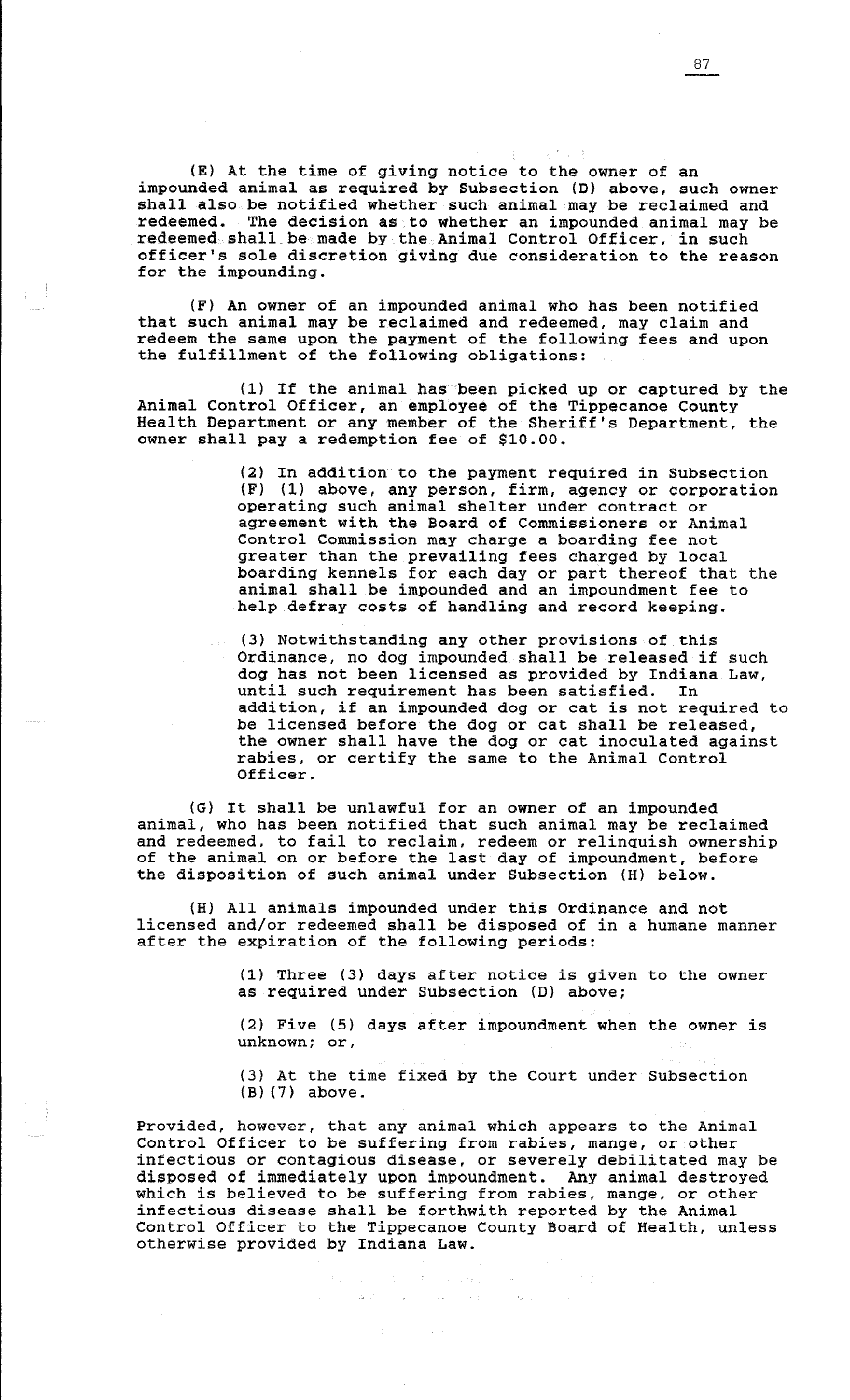# SECTION VIII. ENFORCEMENT

(A) The Animal Control Officer shall keep a record of all animals impounded in the County animal shelter, which record shall show the date of impoundment, the reason therefore, person bringing the animal to the shelter and the kind, sex, color, breed, and any identifying collars, tags, or marks of the animal impounded.

(B) It shall be a violation of this Ordinance to interfere with the Animal Control Officer, an employee of the Tippecanoe County Health Department or any member of the Sheriff's Department in the performance of his duties hereunder.

(C) Upon information sufficient to establish a violation of the provisions of this Ordinance, the Animal Control Officer, an employee of the Tippecanoe County Health Department, or any member of the Sheriff's Department may issue to the person committing such violation or to the owner or persons having custody or control of any animal involved in such violation either:

(1) An official warning; or,

(2) A notice of ordinance violation.

An official warning shall state the name of the person to whom the warning is being issued, the nature of the violation, the date of the violation and any other pertinent information concerning the violation. Such official warning shall also state that it is only a warning and is neither a notice to appear to answer to any such violation.

A notice of ordinance violation shall state the name of the person to whom the notice is being issued, the nature of the violation, the specific section of this Ordinance which has been violated, the date of the violation, the fine imposed for such violation in accord with Section IX of this Ordinance, any other information which is pertinent to the violation and necessary for a thorough understanding of the circumstances surrounding such violation. Such notice of Ordinance violation is being issued that he or she shall appear at the Tippecanoe County Clerk's office to answer to such violation.

(D) Said Notice of an Ordinance Violation shall notify the alleged offender that he or she has the right to appeal said violation as it appears on said Notice. The Appeal must be made to the Animal Control Commission in writing within ten (10) days of the date of the Notice of Ordinance Violation. Request for Appeal must be sent to the Animal Control Commission c/o Animal Control Officer, Tippecanoe County Humane Society, 1705 South 2nd Street, Lafayette, Indiana 47901. Upon receipt of the appeal, the Animal Control Commission shall act upon said appeal or schedule a hearing for said appeal within thirty (30) days from the date the Animal Control Commission has received said Notice of Appeal.

Upon completion of its review, the Animal Control Commission shall forward its findings, if in favor of the appealing party, to the Petitioner, and if said appeal is denied, said findings shall be sent to the office of the Clerk of Tippecanoe County, Tippecanoe County Prosecutor's Office and the violator of said ordinance.

## SECTION IX. PENALTIES

(A) Any person who violates the provisions of this Ordinance and if such violator appears at the Tippecanoe County Clerk's office within ten (10) days of the date of the Notice of Ordinance Violation having been filed with the Clerk's Office, such violator shall pay a fine as follows: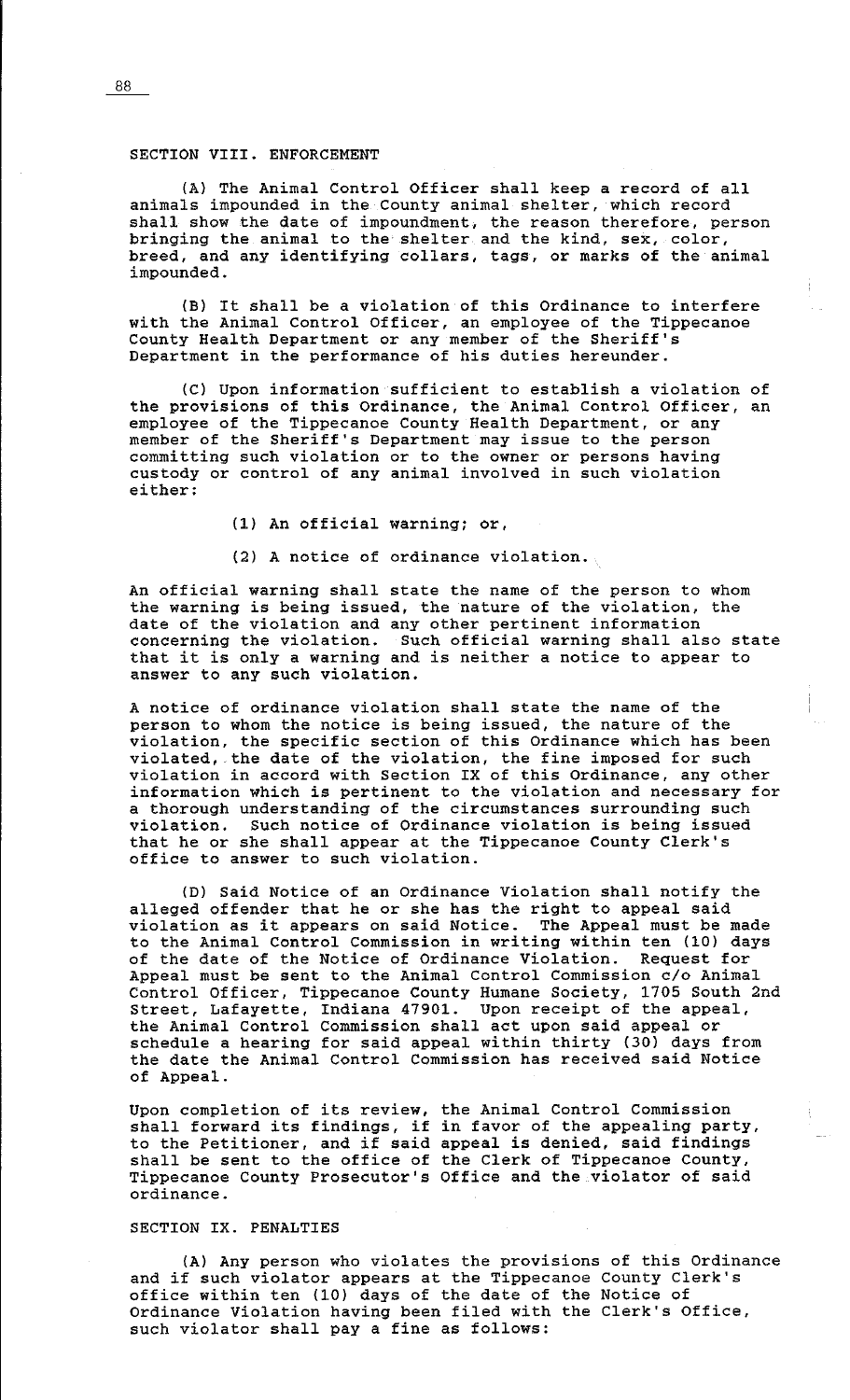# **MINIMUM FINES**

| Violation                                                                                                                 | First Cffense: Offense:<br>Offense                      | Second<br>within 12 mos. within 12 mos.<br>of previous of first<br>offense offense                                                                                                                                                                                                                                                                                                                                                                                                                      | Third    |
|---------------------------------------------------------------------------------------------------------------------------|---------------------------------------------------------|---------------------------------------------------------------------------------------------------------------------------------------------------------------------------------------------------------------------------------------------------------------------------------------------------------------------------------------------------------------------------------------------------------------------------------------------------------------------------------------------------------|----------|
| Section IV<br>(Licensing and as provided by<br>Inoculation)                                                               | For dogs.<br>Indiana Law; \$70.00<br>for cats, $$35.00$ |                                                                                                                                                                                                                                                                                                                                                                                                                                                                                                         | \$200.00 |
| Section V(A)<br>(Not under restraint)                                                                                     | \$20.00                                                 | \$50.00                                                                                                                                                                                                                                                                                                                                                                                                                                                                                                 | \$100.00 |
| Section V(B)<br>(Public nuisance)                                                                                         | \$20.00                                                 | \$50.00                                                                                                                                                                                                                                                                                                                                                                                                                                                                                                 | \$100.00 |
| Section $V(C)$ $$20.00$<br>(Animals in heat,<br>not confined)                                                             |                                                         | \$50.00                                                                                                                                                                                                                                                                                                                                                                                                                                                                                                 | \$100.00 |
| Section $V(D)$<br>(Confinement of<br>vicious animal)                                                                      | \$20.00                                                 | the state of the state of the state of<br>$$50.00$ $$100.00$<br>and the Moskowski construction of the process of the                                                                                                                                                                                                                                                                                                                                                                                    |          |
| Section $VI(A)$ \$35.00<br>(Food, water, shelter)<br>アール 手足 マイカー・ファー                                                      |                                                         | $\mathcal{J}_\mathcal{C} = \mathcal{K}_\mathcal{C} = \mathcal{C} \mathcal{C} \mathcal{L}_\mathcal{C} = \mathcal{A} \mathcal{C} \mathcal{L}_\mathcal{C} = \mathcal{C} \mathcal{C} \mathcal{C} \mathcal{C} \mathcal{C} \mathcal{C} \mathcal{C} \mathcal{C} \mathcal{C} \mathcal{C} \mathcal{C} \mathcal{C} \mathcal{C} \mathcal{C} \mathcal{C} \mathcal{C} \mathcal{C} \mathcal{C} \mathcal{C} \mathcal{C} \mathcal{C} \mathcal{C} \mathcal{C} \mathcal{C}$<br>$$70.00$ $$200.00$<br>シート、ランク・キャーはほNO8のほん。 |          |
| Section $VI(B)$ \$50.00<br>$F(\text{CrueIty})$ 2019 is the control of the state $\alpha$<br>杨成宝 只能走过,自己被着眼睛往床前出现来,一直生活的人。 |                                                         | $$100.00$ $$250.00$                                                                                                                                                                                                                                                                                                                                                                                                                                                                                     |          |
| Section $VI(C)$ $$35.00$<br>(Abandonment)                                                                                 |                                                         | \$70.00                                                                                                                                                                                                                                                                                                                                                                                                                                                                                                 | \$200.00 |
| Section VI(D)<br>(Motor vehicle<br>striking animal)                                                                       | \$20.00                                                 | \$50.00                                                                                                                                                                                                                                                                                                                                                                                                                                                                                                 | \$100.00 |
| Section VI(E)<br>(Poison)                                                                                                 | \$50.00                                                 | \$100.00                                                                                                                                                                                                                                                                                                                                                                                                                                                                                                | \$250.00 |
| Section VII(G)<br>(Failure to reclaim)                                                                                    | \$35.00                                                 | \$70.00                                                                                                                                                                                                                                                                                                                                                                                                                                                                                                 | \$200.00 |

Ã ă.

> (B) If the violator fails to appear at the Tippecanoe County Clerk's office within ten (10) days of the date of notice of ordinance violation having been filed with the Clerk's Office, such violation may be filed with a Tippecanoe County Court and such violator may be summoned to appear before such court.